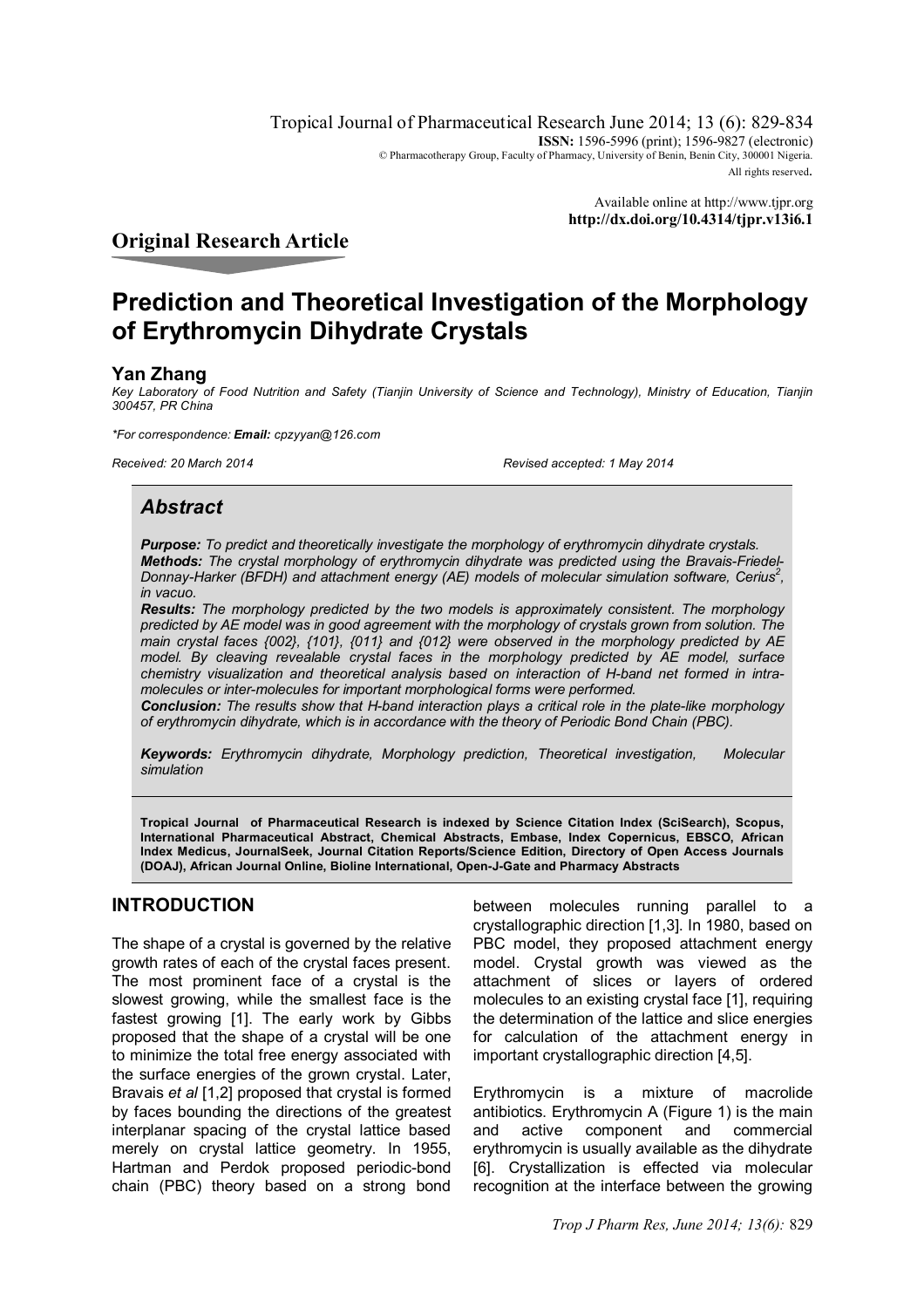crystal and its mother phase. Such effects have been related to growth solution thermodynamics, specific face structure and growth mechanism, and molecular recognition process at specific planes [7].

Increased understanding of crystal growth can enhance the performance of the separation and purification processes in industries [8,9]. The aim of the present research is to apply advanced molecular modeling to erythromycin dihydrate to simulate the theoretical morphology. In the course of refining the model, valuable information concerning molecular interactions within the pure erythromycin dihydrate crystal was extracted from the simulation.



**Figure 1:** Molecular structure of erythromycin A

## **EXPERIMENTAL**

### **Materials and chemicals**

Erythromycin A dihydrate (Xi'an Rejoy Co Ltd, China), > 90.0 % purity, molecular weight 769.94, molecular formula  $C_{37}H_{67}NO_{13}$ •2H<sub>2</sub>O) was used for investigation. Recrystallization was performed to obtain erythromycin dihydrate. Distilled deionized water of HPLC grade was used.

## **Scanning electronic microscopy (SEM) and microscopy measurement**

A microscopic observation of the crystal morphology was carried out taking advantage of scanning electronic microscopy (JSM-6700F Japan). Digital image analysis was performed using a Panasonic Lumix DMC-FZ20 system with the Panasonic image analysis connected to a 3CCD color vision camera mounted on an Olympus BH2 optical microscope.

#### **Cerius 2 modeling**

Crystal structures of erythromycin dihydrate were established by calculation of the simulated PXRD

pattern. The program, TREOR90 of software Cerius<sup>2</sup>, was used to collect frames of diffraction data, index reflections, and establish crystal cell parameters. For atomic charge assignments and energy minimizations, the Charge Equilibrium and Compass force field were used, respectively. Single crystal structure data of dihydrate was<br>achieved by Cambridge Crystallographic by Cambridge Crystallographic Database and used to compare with the result of calculation of the simulated PXRD pattern.

#### **Crystal morphology prediction using BFDH and AE model**

Classic molecular mechanics and dynamics simulations were carried out using the Cerius<sup>2</sup> software package. The crystal builder, molecular mechanics, and morphology prediction modules of Cerius<sup>2</sup> were employed to accomplish the modeling goals of this research. Gasteiger charge equilibrium and Dreiding force field were used. More detailed reviews of molecular mechanics and numerical minimization routines are as described previously [10,11].

## **RESULTS**

#### **Structure analysis**

The experimental PXRD pattern of erythromycin dihydrate was presented in Figure 2, which is consistent with previous reports. The PXRD pattern of dihydrate in Figure 2 also agrees well with the simulated pattern by single-crystal analysis from the Cambridge Crystallographic Database. The crystal structure of erythromycin dihydrate has been resolved using X-ray diffraction studies from which it was obtained that the unit cell shows a orthorhombic P212121 space group with *a* = 9.183 A˚, *b* = 9.631 A˚, *c* = 47.151 A˚.

In our simulations, we obtained the unit cell structure of the erythromycin dihydrate crystal from the Cambridge Crystallography Data Bank. The structure of unit cell of erythromycin dihydrate crystal was shown in Figure 3.

### **Morphology prediction by BFDH and AE model**

The three faces {002}, {011}, {101} dominated the crystal habit as revealed from the BFDH morphological prediction.

The results are summarized in Table 1. According to BFDH law, the larger the interplanar distance *dhkl* is, the larger the morphological importance (MI) of the corresponding *hkl* face is. From the Table 1, it can be seen that *dhkl* of {002}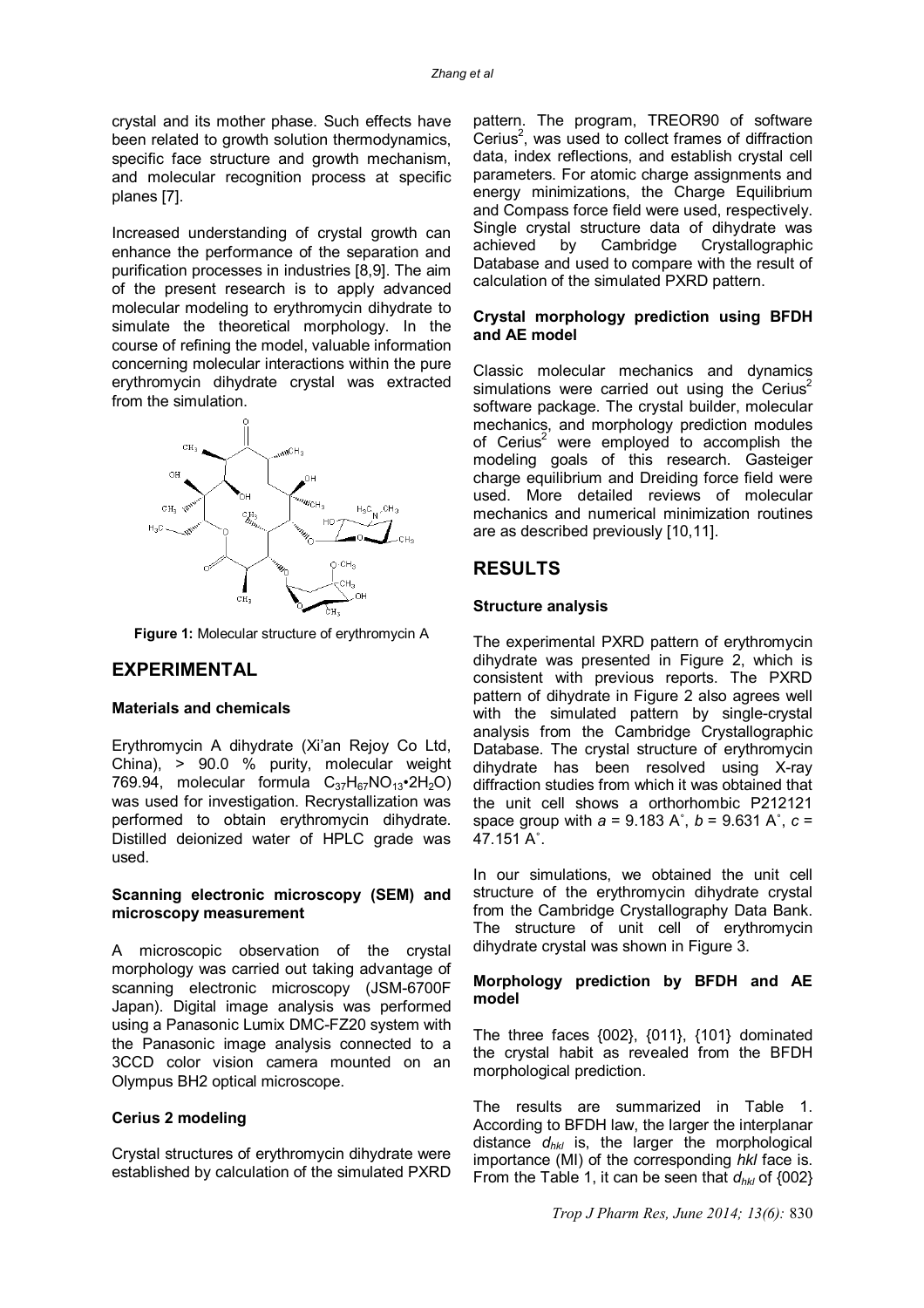face is the largest and its facet area is 53.27 % of total facet area, which means  ${002}$   $\Box$  face owns the largest the morphological importance (MI). The  $d_{hkl}$  of {011}  $\Box$  face is slightly larger than {101} face and  $d_{hkl}$  of {110} dis the smallest.



**Figure 2:** Overlay of experimental (top) and simulated (bottom) XRPD patterns of erythromycin dehydrate



**Figure 3:** Crystal structure of orthorhombic erythromycin dihydrate

The results of attachment energy calculations are reported in Table 2. Based on attachment energy model, MI sequence is based on the assumption that the growth rates of faces are proportional to attachment energy. Hence, the greater attachment energy, the faster the corresponding face growth and the smaller its morphological importance. Once the relative growth rates of the significant faces are known, a macroscopic image of the crystal morphology can be postulated.

## **DISCUSSION**

Crystal morphology predicted by BFDH model can be deduced and was shown in Figure 4(a),

| <b>Table 2:</b> Calculated results based on AE model |
|------------------------------------------------------|
|------------------------------------------------------|

revealing all faces which belong to the crystallographic zones {002}, {011}, {101} and {110}, respectively. From Figure 4(a), there is a well agreement with calculation result in Table 1. The  ${002}$   $\Box$  face was found to be the largest in area, subsequently {011} face, {101} face and {110} face.

**Table 1:** Calculated results based on BFDH model

| hkl     | <b>Multiplicity</b> | $d_{hkl}$ | Total<br>facet<br>area | <b>Total</b><br>facet<br>area $(\%)$ |
|---------|---------------------|-----------|------------------------|--------------------------------------|
| ${002}$ | 2                   | 23.58     | 833.9                  | 53.27                                |
| ${011}$ |                     | 9.437     | 370.0                  | 23.64                                |
| ${101}$ |                     | 9.014     | 351.5                  | 22.45                                |
| {1 1 0} |                     | 6.646     | 10.16                  | 0.6487                               |

Crystal morphology predicted by AE model can be deduced and was shown in Figure 4(b). The morphology (Figure 4a) predicted by BFDH model is approximately consistent with that predicted AE model. The main differences exist in disappearance of {110} face and appearance of  ${012}$   $\Box$  face in AE model. From Table 2 and Figure 4(b), it can be seen that there is a good correlation between growth face area and the attachment energy of the dominant face. The morphology predicted is plate-like, suggesting that a single face is indeed dominating the overall crystal growth. In these cases, the most dominant face has an attachment energy whose absolute value is much lower than that for the other faces, and the relative growth rate is notably smaller. Hence, one face dominates the crystal growth.

#### **Comparison of predicted morphology with experimental growth crystal**

Morphological simulations were confronted with experimental data obtained from solution grown crystals. Crystal morphology was assessed by scanning electronic microscopy and optical microscopy. Morphological sketch was shown in Figure 5(a) and 5(b). The predicted morphology based on AE and BFDH models compares favorably with the experimental morphology. The main difference between the experimental morphology and predicted morphology is that

| hkl   | <b>Multiplicity</b> | $d_{hkl}$ A | $E_{\text{att}}(\text{total})/(\text{kJ/mol})$ | <b>Total facet</b><br>area/ A | <b>Total facet</b><br>area %/Å |
|-------|---------------------|-------------|------------------------------------------------|-------------------------------|--------------------------------|
| {002} |                     | 23.58       | 42.16                                          | 89580                         | 53.55                          |
| {011} | 4                   | 9.014       | 102.6                                          | 42380                         | 25.33                          |
| {101} | 4                   | 9.437       | 125.7                                          | 21215                         | 12.68                          |
| 110}  | 4                   | 8.557       | 123.6                                          | 14118                         | 8.439                          |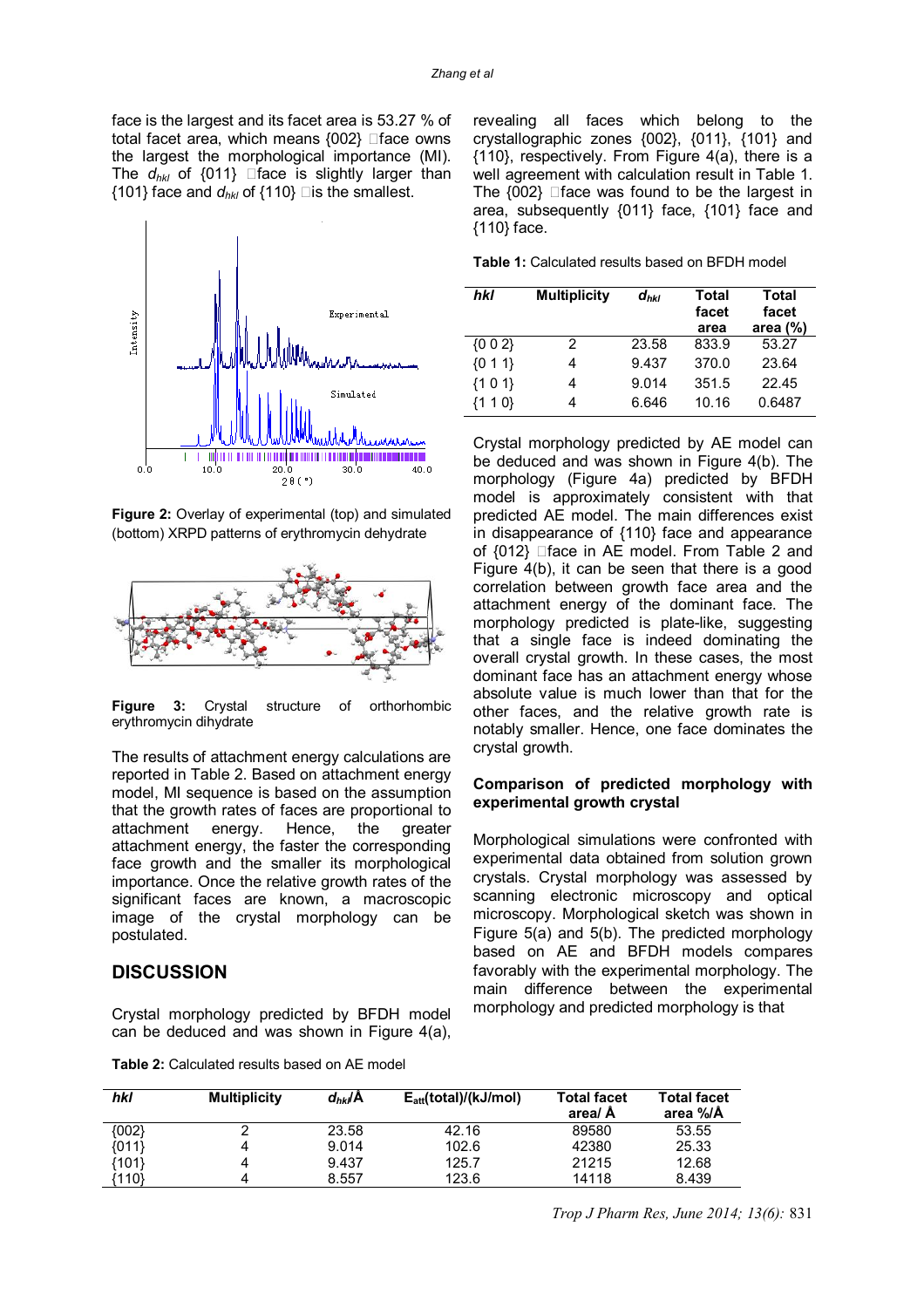

**Figure 4:** Predicted crystal morphology (a) BFDH model, (b) AE model



**Figure 5:** Experimental crystal morphology (a) SEM image, (b) microscopy image

{110} face disappears in the experimental morphology, resulting in a squarer plate, which is more consistent with the morphology predicted by AE model than by BFDH model. Despite difference between predicted and experimental morphology, it should be remembered that, overall, the predicted and solution grown morphology are rather comparable. By further analyzing morphology predicted by two models and experimental morphology, it can be seen that  $\Box 002\square$  face is the most dominant in area. This was perhaps due to the fact that this face had no growth promoting hydrogen-bonding component involved in the intermolecular interactions involved in its attachment energy, in contrast to those involved on the {101},{011} and {012} faces.

## **Surface chemistry visualization for important morphological forms**

The surface chemistry of the four surfaces was investigated: the four faces {011}, {101}, {012} and {002} expected dominate the crystal habit as revealed from the AE morphological prediction.

The results are summarized in Figure 6. The {011} surface (Figure 6a) was found to be very open and rough on the molecular level revealing a diagonal pattern down through the surface with alternating orientations of the erythromycin molecule, to allow for the possibility of hydrogen bonding with appropriate molecules. In addition, with this surface, both water molecule and hydroxyl components of the erythromycin molecule were found to be revealable to possible binding with appropriate molecules.

Examination of the {101} surface (Figure 6b) revealed a rough surface topography on the molecular level with hydrogen bonding being found to be present diagonally down the surface. Two orientations of the erythromycin molecule were observed, horizontally and vertically aligned to the surface, respectively.

The {012} surface (Figure 6c) was found to be very smooth on the molecular level, allowing the exposure of only the hydrocarbon components of the erythromycin molecule. The pattern produced was diagonal in nature with hydrogen bonding and donor or acceptor atoms were active on the surface for binding on coming molecules.

The {002} surface (Figure 6d) was found to be rough on the molecular level. In contrast to the previous three cases, hydrogen bonding was found to run parallel with the {002} face. Only the amino components were found to be exposed on the surface.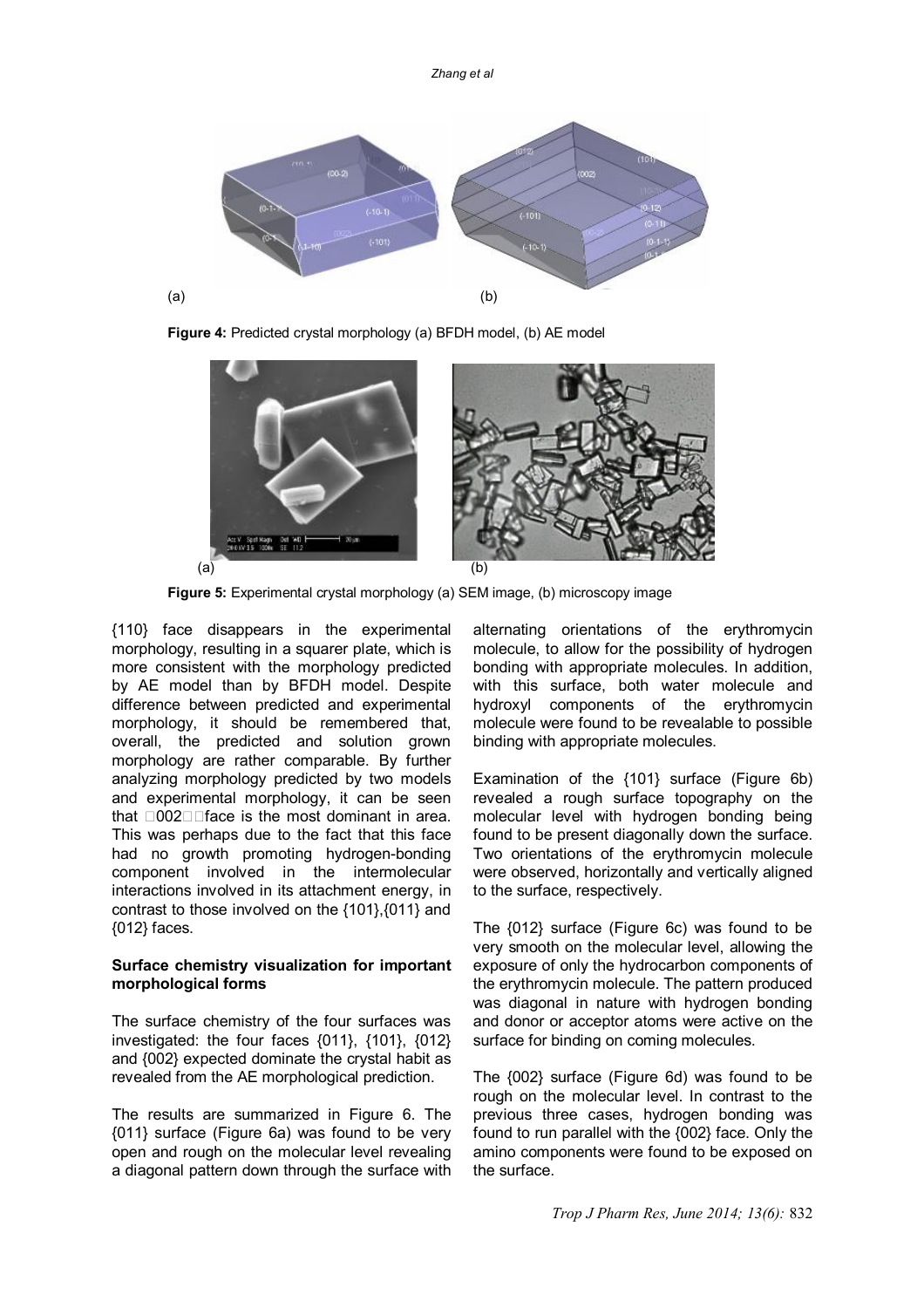

**Figure 6:** Cleavage structure of main exposure crystal plane (a)  $\{011\}$ , (b)  $\{101\}$ , (c)  $\{012\}$ , (d)  $\{002\}$ 

#### **PBC theory analysis**

According to PBC theory, a PBC is a strong bond between molecules running parallel to a crystallographic direction. Growth rate is related to direction of bond chain. The fastest direction of crystal growth is that of the strongest chemical bond present.

It is for  $\{011\}$ ,  $\{101\}$  and  $\{012\}$  faces that there are the hydrogen bonds directing these surfaces to position of erythromycin growth units on these surfaces, thus resulting in an enhanced growth rate of these faces. However, on the {200} face where growth does not involve the formation of crossing hydrogen bonds, growth rate of this face is small. The fact that the AE modeling has faithfully predicted this result may be a reflection on the capabilities simulating the difference in attachment energies between faces growing with and without hydrogen bonding.

## **CONCLUSION**

The crystal morphology of erythromycin dihydrate has successfully been predicted using AE model in conjunction with BFDH model. Accurate modeling and morphology prediction of this crystal are achieved. The morphology predicted by two models is approximately consistent. The morphology predicted by AE model is more consistent with the morphology of crystals grown from solution than BFDH model. The main crystal faces {002}, {101}, {011} and {012} are observed and dominant in morphology predicted by AE model. By cleaving these dominant crystal faces, surface chemistry visualization and theoretical analysis based on interaction of H-band net formed in intramolecules or inter-molecules for the important morphological forms are performed. The result indicates that H-band interaction plays a critical role for the plate-like morphology of erythromycin dihydrate, which is in accordance with the theory of Periodic Bond Chain (PBC).

## **REFERENCES**

*1. Givand JC, Rousseau RW, Ludovice PJ. Characterization of L-isoleucine crystal morphology from molecular modeling .J Cryst Growth, 1998; 194: 228-238.*